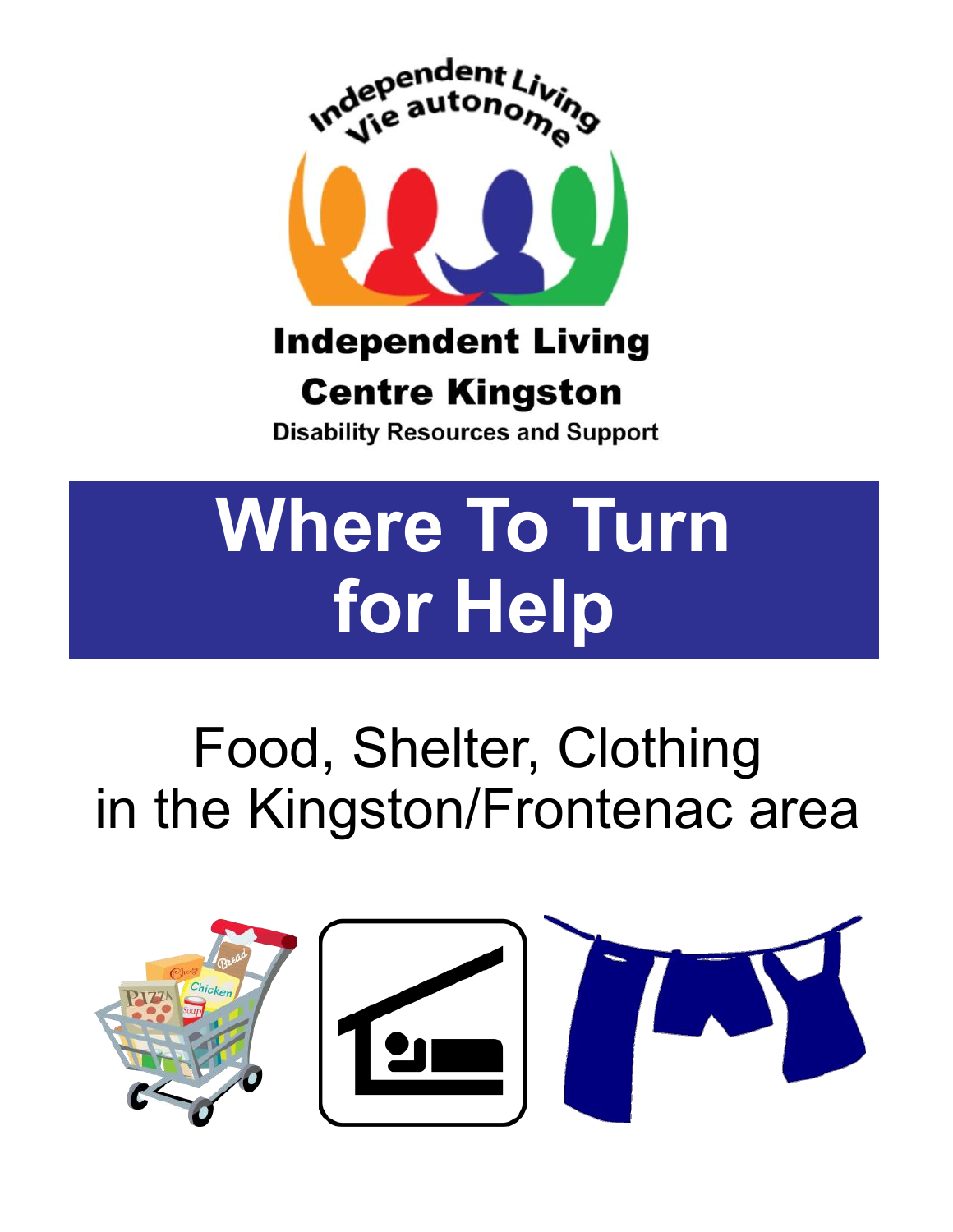### **FOOD – HOT MEALS**

### **Bread of Life Club at Salvation Army**

613-541-3947 183 Weller Ave, Kingston Last 7 days of the month 3:30pm-5pm \* Free hot meal

### **Martha's Table**

613-546-0320 629 Princess St, Kingston Mon- Fri 3:30pm-5:15pm dinner, lunch @ 12pm & snacks from 12-3pm \* Restaurant style meal \$1 \* Kids under 10 free with adult

### **St Andrew's Presbyterian Church**

613-546-6316 130 Clergy St, Kingston Church Hall, use Clergy St entrance Sep-Jun: Sun 4:45pm (Doors open 4:30pm) \* Free hot meal

### **St George's Cathedral, LUNCH by George**

613-548-4617 x 30. 129 Wellington St, Kingston. Mon-Fri \* Free hot lunch \* Coffee & munchies at 9am, soup at 10am, lunch at 11am

### **St Mary's Cathedral**

613-548-3869 94 Patrick St, Kingston Sat 11:15am (doors open about 10:15am) \* Free hot meal

### **St. Paul's Anglican Church**

613-542-5870 137 Queen st (entrance @ Montreal st) Tue & Thurs from 5-7pm, "Good time Diner" held by Queen students. Free meal & sandwiches".

### **St Vincent de Paul Society,**

**Loretta Hospitality Centre** 613-544-9967 85-A Stephen St, Kingston Sept-June: Mon-Fri 9am-12:30pm \* Free hot meal served at 11:30am

### **Seventh Day Adventist Church**

613 548 7765 66 Wright Cres, Kingston Sept-Dec, Feb-June: Tue 4pm-5pm \* Free hot vegetarian meal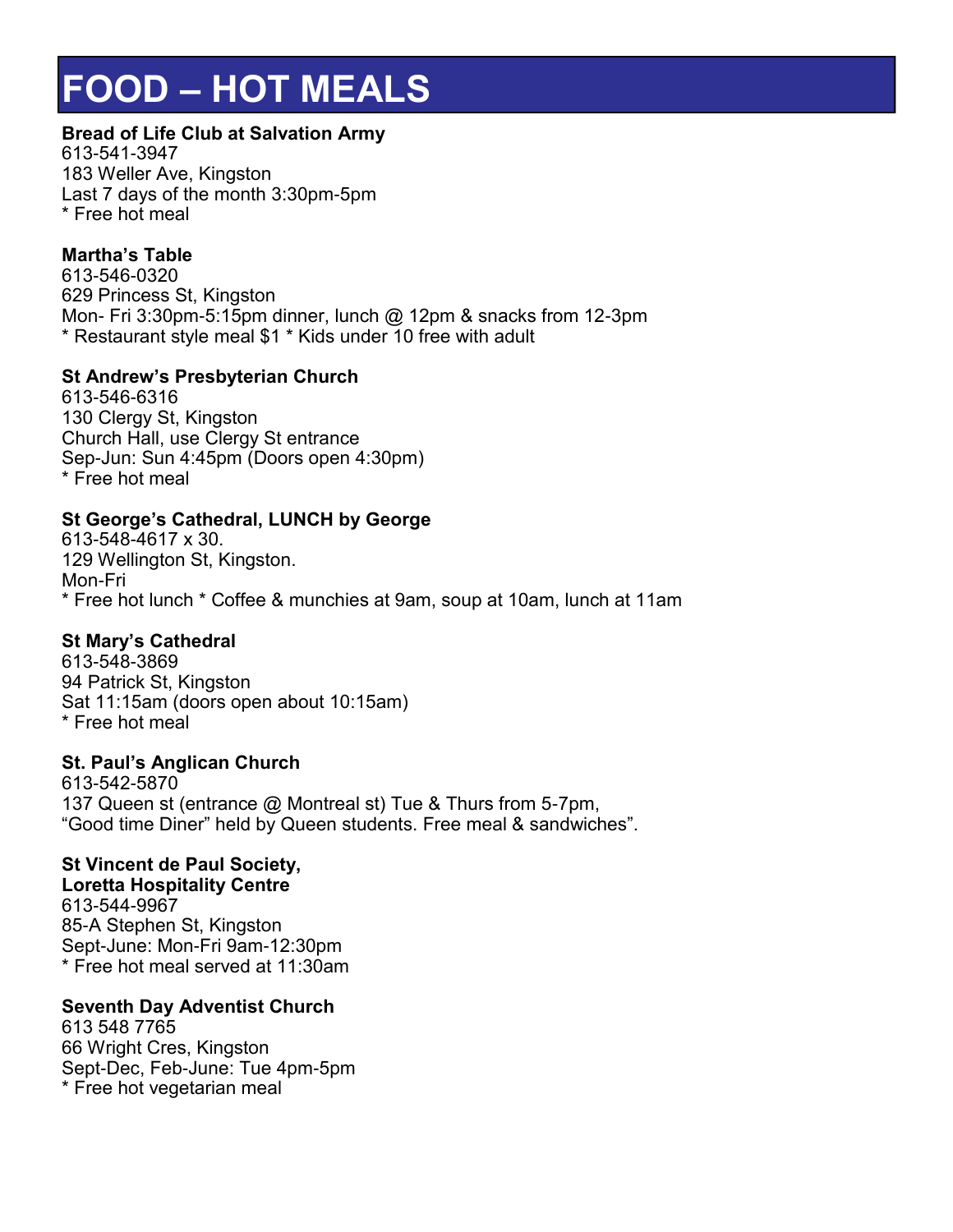### **FOOD – GROCERIES**

### **North Frontenac Food Bank**

613-532-8855 1095 Garrett St (REAR entrance) Sharbot Lake . Provides emergency food baskets for those that qualify \* baskets are provided on Tues & Fri by arrangement ahead of time \* Referral needed \*

### **Partners in Mission Food Bank**

613-544-4534 140 Hickson Ave, Kingston Mon-Fri 8:30am-12noon, 1pm-4:30pm \* Call before 2pm to order \* Appointment needed \* Pick-up: Mon-Fri between 2-4pm

### **Southern Frontenac Community Services**

613-376-6477 or 1-800-763-9610 Rural VISIONS Centre, 4419 George St, Sydenham Mon-Fri 8:30am-4:30pm \* Offers monthly access to a box of non-perishable food and milk vouchers

### **St Vincent de Paul Society**

613-546-3333 85-A Stephen St, Kingston Sept-June: Mon-Fri 9am-1pm Jul-Aug (emergencies only): Tue 9am-12noon

### **Salvation Army – Downtown**

613-548-4411 342 Patrick St., Kingston Tues,Thurs,Sat 2-6:00pm, Sun 12-4pm \* ID, income and expense statements needed

Appointment needed \* Christmas hampers

### **Salvation Army – Rideau Heights**

613-541-3947 183 Weller Ave, Kingston Tues-Fri 10am–12pm Emergency Food Bank: By appointment only \* ID, income and expense statements needed

### **Good Food Box**

Amherstview: 613-389-4546 Sydenham: 613-376-6477 Kingston: 613-530-2239 Loyalist Township: 613-389-2820 Sharbot Lake: 613-279-2244 Napanee/Northbrook: 613-354-7633 Various locations \* Fresh produce at wholesale prices \* Place order & pay at the beginning of the month

\* Pick-up: 3rd Thurs of the month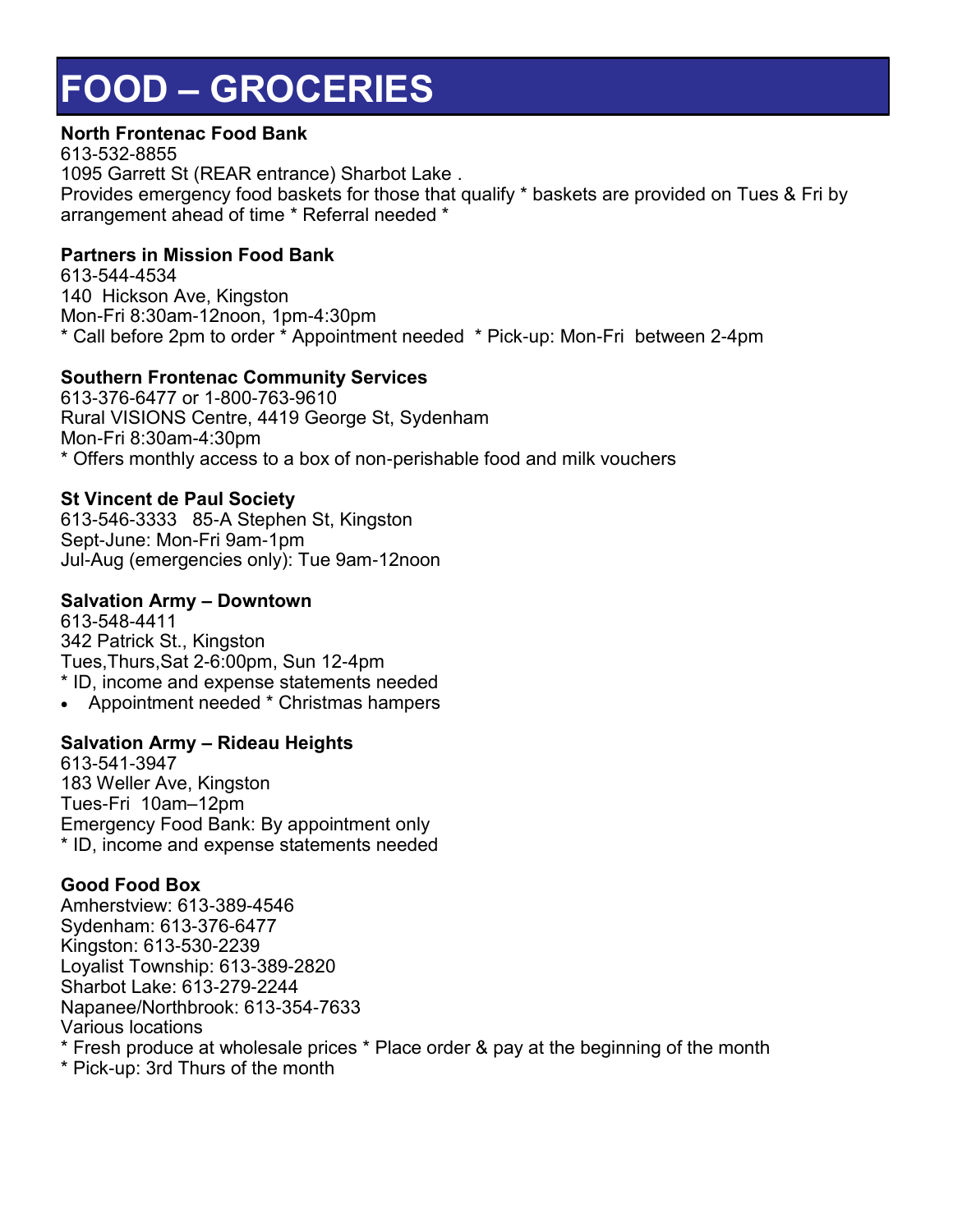### **ELTERS**

### **Elizabeth Fry Women's Shelter**

613-544-1744 ext. 30, 24 hrs 123 Charles St, Kingston \* For at risk women 16+

### **In From the Cold**

613-531-3779 540 Montreal St, Kingston *Housing Help Centre* Mon-Fri 8:30 am-4:30 pm \* Co-ed overflow overnight emergency shelter- **24 hrs** \* Access to other housing services & referrals

#### **Kingston Interval House**

Crisis Line: 613-546-1777 or 1-800-267-9445 \* Safe shelter for abused women 16+ and their children

#### **Kingston Youth Shelter**

613-766-3200 234 Brock St, Kingston Mon-Sun 4pm-9:00am \* Emergency overnight shelter, counselling and food for youth 16-24

### **Ryandale Shelter for the Homeless**

613-548-8466 23 Elm St., Kingston Mon-Sun 4pm-10am \* Emergency overnight shelter for men and women 18+ and their families

### **DROP-IN CENTRES**

### **The Gathering Place**

613-548-4411 ext. 21 Salvation Army, 342 Patrick St. Tues,Thurs,Sat 1:30-6:00pm meal from 2:30-5pm, Sun 12-4pm meal from1-3pm \*Meal, drinks, social activities, & a place to stay

### **In From the Cold Drop-In**

613-531-3779 540 Montreal St, Kingston 24 hrs/ 7 days a week \*The shelter doubles as a drop-in centre from 8:30 a.m. to 5 p.m. for homeless individuals

### **Martha's Table**

613 546-0320 629 Princess St, Kingston Mon-Fri 10am-3pm \*Snacks & a place to stay

### **Rideau Heights Friendship Cafe**

613-541-3947 183 Weller Ave, Kingston Wed 11:30am-2pm<sup>\*</sup> Activities & event for adults \* snacks & lunch \$2"

### **St Vincent de Paul Society, Coffee Break**

613-546-3333 85A Stephen St, Kingston Mon-Fri 9 am-1pm, Sept-June \* Free used clothing and housewares

### **HIV/AIDS Regional Services**

613-545-3698 844-A Princess St, Kingston Mon-Fri light snacks 9:30am-12pm, 1-5pm Wed. Chili 1-3 on a 'as need basis' call first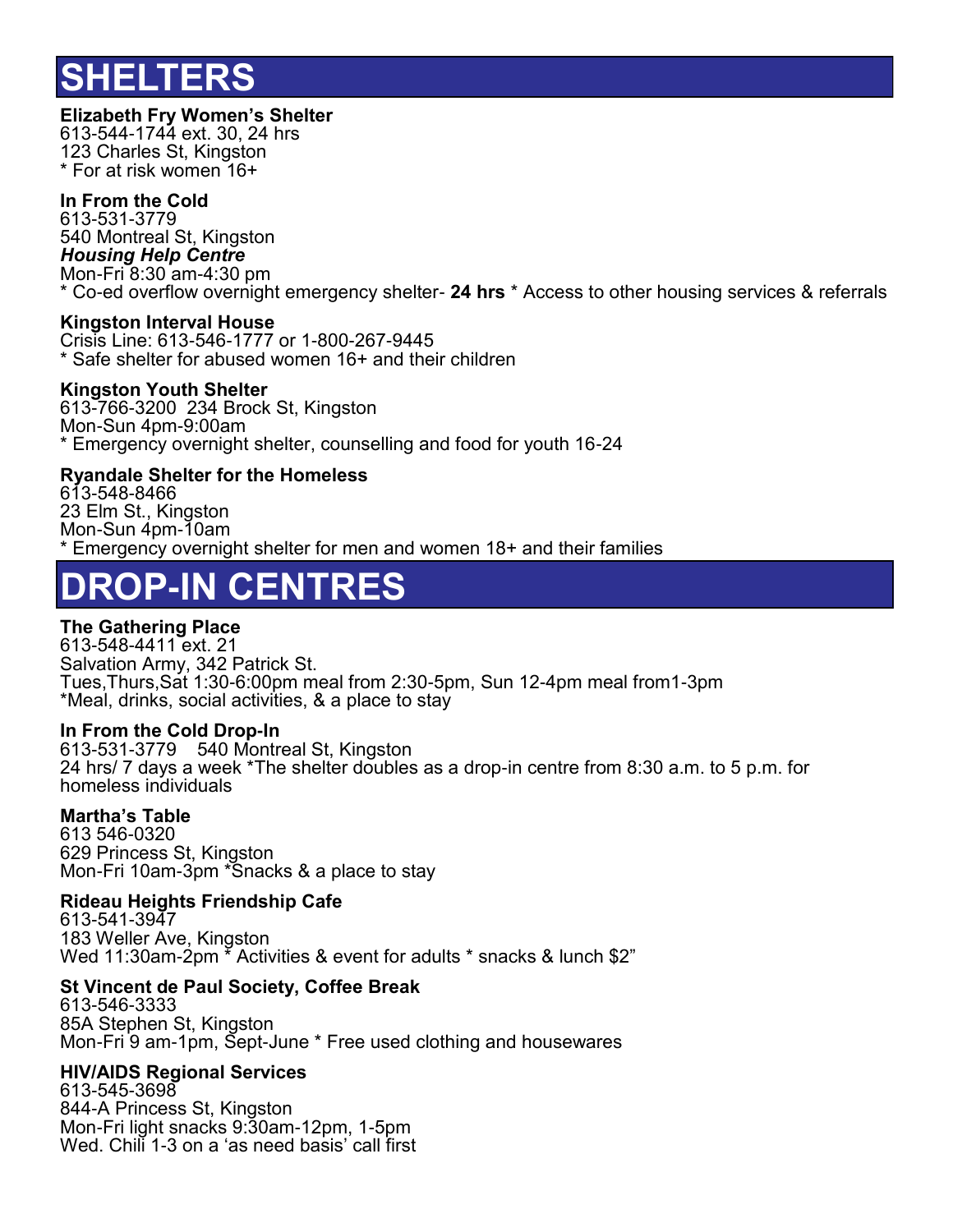### **CLOTHING PROGRAMS**

### **Bibles for Missions Thrift Store**

613-531-7852 2455 Princess St, Kingston Mon-Fri 10am-8pm; Sat 10am-4pm \* Low-cost clothing, housewares, toys, furniture

### **Clothes for Kids**

613-544-2340 Nov 1- Mid-Dec \* Free winter clothing for children \* Referrals available from Kingston-area social agencies after Nov 1.

### **The Goodway**

844 Division St, Kingston Mon-Sat 10am-5pm \*Low-cost clothing, housewares and furniture

### **Hartington Community Caring Centre**

5595 Hwy 38, Hartington Tue 9am-12 noon, 1pm-4pm, Sept-June Tue 9am-12pm, July-Aug \* Provides recycled clothes for a small fee

### **Hotel Dieu Hospital, Winter Clothing**

613-544-3400 x 4204 St.Mary's Parish Centre, Brock St, Kingston Nov 1-Feb 15: Mon-Fri 1-3pm \* Free winter coats for kids and adults

### **Kingston Alliance Church Storehouse of Hope**

613-546-2143 540 Palace Rd, Kingston Sept-June: Mon 12-2pm \* Free used clothing \* Soup & snacks

### **Kingston Birthright**

613-546-5433 93 Queen St, Kingston Mon-Thurs 10am-3pm \*Maternity and baby clothes for pregnant or breastfeeding moms

### **Kingston Crisis Pregnancy Centre**

Crisis: 613-545-0425 Office: 613-545-0214 120 Clarence St, Ste 231, Kingston Mon 10am-6 pm Tue-Thu 10am-4 pm Women who are pregnant & in need of support, post-abortion support, or women who think they may be pregnant.

### **Loyalist Community Sharing Centre**

613-389-4546 108 Amherst Dr, Amherstview Mon-Fri 10am-3pm; Thu 6pm-8pm \* Low-cost clothing, toys and housewares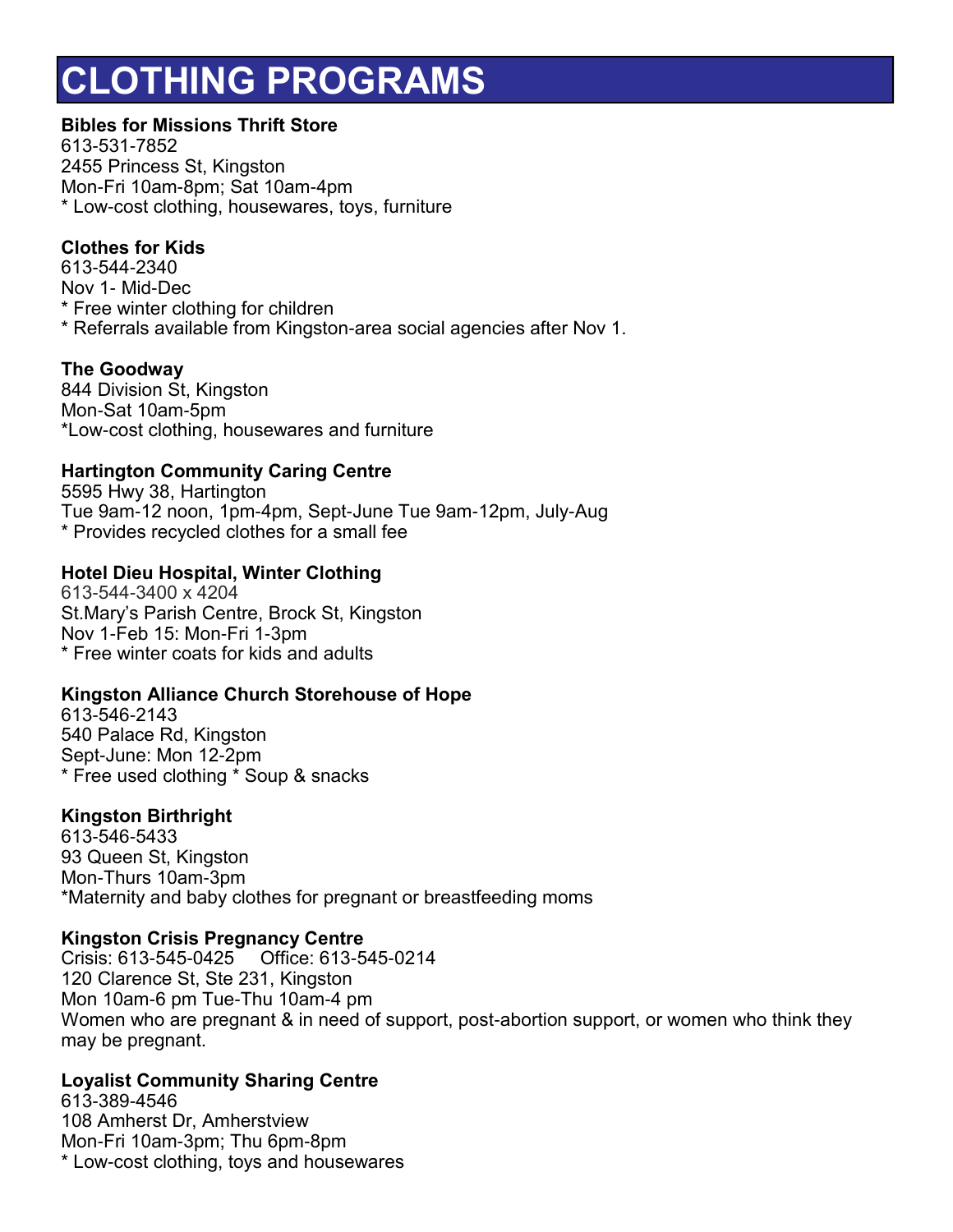### **CLOTHING PROGRAMS, Cont.**

### **Neighbourhood Sharing Centre**

613-389-4367 670 Front Rd, Kingston Sept-June: Mon-Fri 10am-3:30pm; July: Mon, Wed & Fri 10am-2pm; Aug: closed \* Low-cost used clothing

### **Odessa Community Sharing Centre**

613-386-7125 Emmanuel United Church, 63 Factory St Tues & Wed 10am-3pm; Thurs 6pm-8pm \* Low-cost clothing, toys, household items

#### **St Vincent de Paul Society Vinnie's WEARhouse**

613-546-3333 85-A Stephen St, Kingston Sept-June: Mon-Fri 9am-1pm \* Free used clothing and housewares

### **Salvation Army Thrift Store**

613-544-4396 **277 Bath Rd**, Kingston Mon, Tues & Sat 9:30am-6pm; Wed, Thurs, Fri 9:30am-8pm 613-531-5002 **472 Division St**, Kingston Mon-Sat 10am-5:30pm \* Low-cost clothing, housewares and furniture

### **Seventh Day Adventist Church**

613-548-7765 66 Wright Cres, Kingston Sept-Dec, Feb-June: Tues 3pm-5pm \* Free clothing

### **Treasure Trunk**

613-279-2113 1092 Garrett St, Sharbot Lake Mon- Sat 9am-3pm, with donations during store hours or after hours at drop off box. Ongoing will be \$3 bag days on Mon & Wed.

### **Value Village**

613-536-5051 1300 Bath Rd (Frontenac Mall) Mon-Sat 9am-9pm; Sun 10-6 \* Low-cost clothing, housewares and furniture

### **Westbrook United Church Clothing Depot**

613-389-3883 3526 Princess St, Westbrook Aug-June: Thu 9am-12noon or by appt. \* Low-cost clothing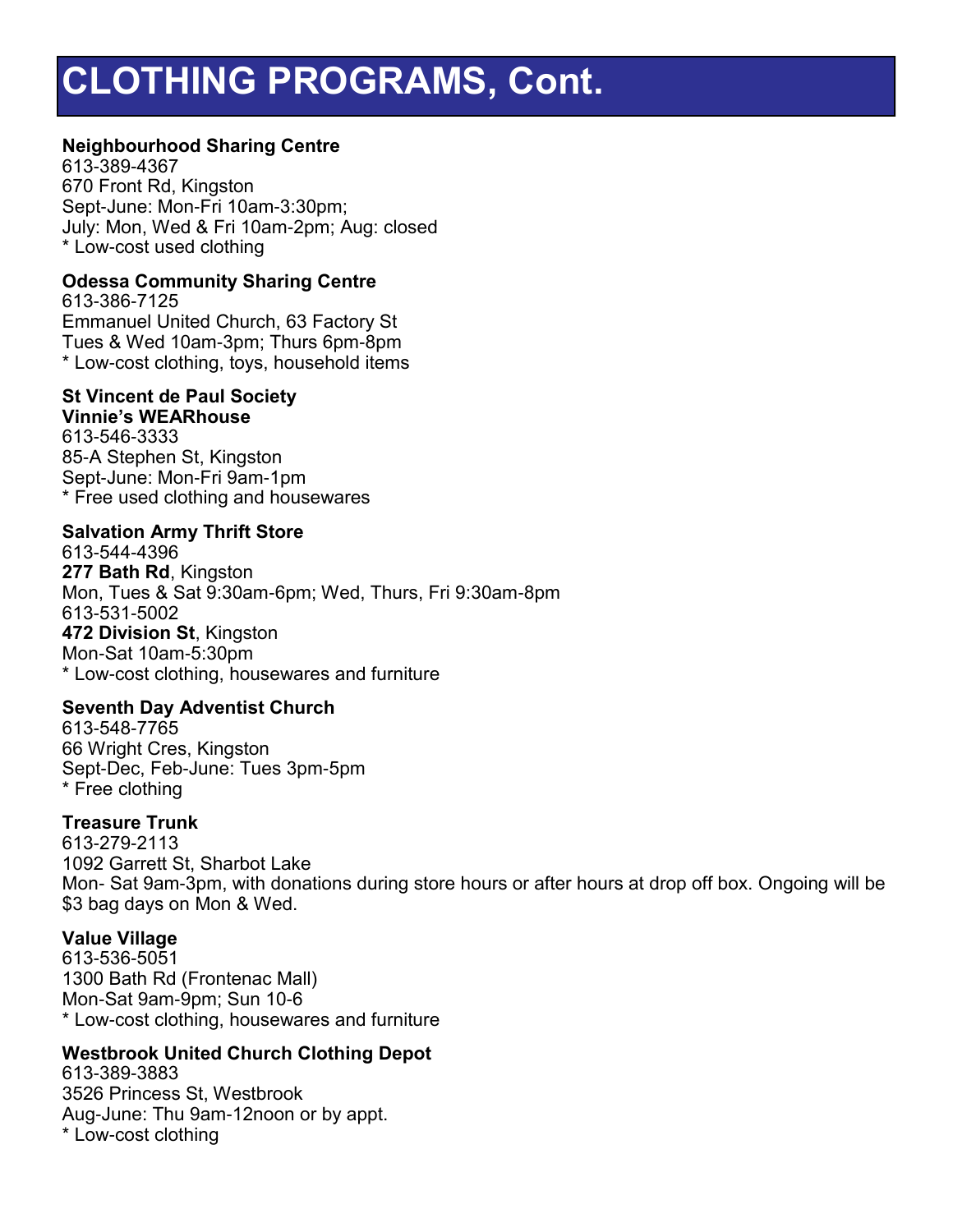### **DROP-IN HEALTH SERVICES**

#### **Addiction & Mental Health Services - KFLA**

613-544-1356 385 Princess St, Kingston Mon-Fri 8:30am-4:30pm

#### **CDK Family Medicine and Walk-in Clinic**

613-766-0318 175 Princess St, Kingston Mon-Fri 9am-7pm, Sat-Sun 10am-2pm

### **Greater Kingston After Hours Medical Clinic**

800 Princess St, Suite 101A 775 Strand Blvd (at Taylor-Kidd Blvd), Kingston Mon-Fri 6pm-9:30pm; Sat, Sun & Holidays 9:30am-4:30pm

### **Hotel Dieu Hospital, Urgent Care Centre**

Brock St & Bagot St Mon-Sun 8am-10pm \* For urgent non-critical emergencies

### **Kingston General Hospital, Emergency Dept**

King St (between George & Lower University) 24 hours/7 days \* Critical and Trauma care \* Sexual Assault/Domestic Violence program

#### **Street Health Centre**

Office: 613-549-1440; Pager: 613-548-9901 235 Wellington St. Mon-Fri: 9am-12pm,1-4 pm; Sat-Sun: 930am-1pm \* Community health centre \* Needle exchange \* Methadone treatment \* Counselling, outreach

### **Urgent Care & Family Medicine Centre**

Cataraqui Town Centre, Kingston Mon-Fri 9am-7pm Sat 10am-3pm Sun 12-3pm \* For urgent, minor, non-life threatening medical problems